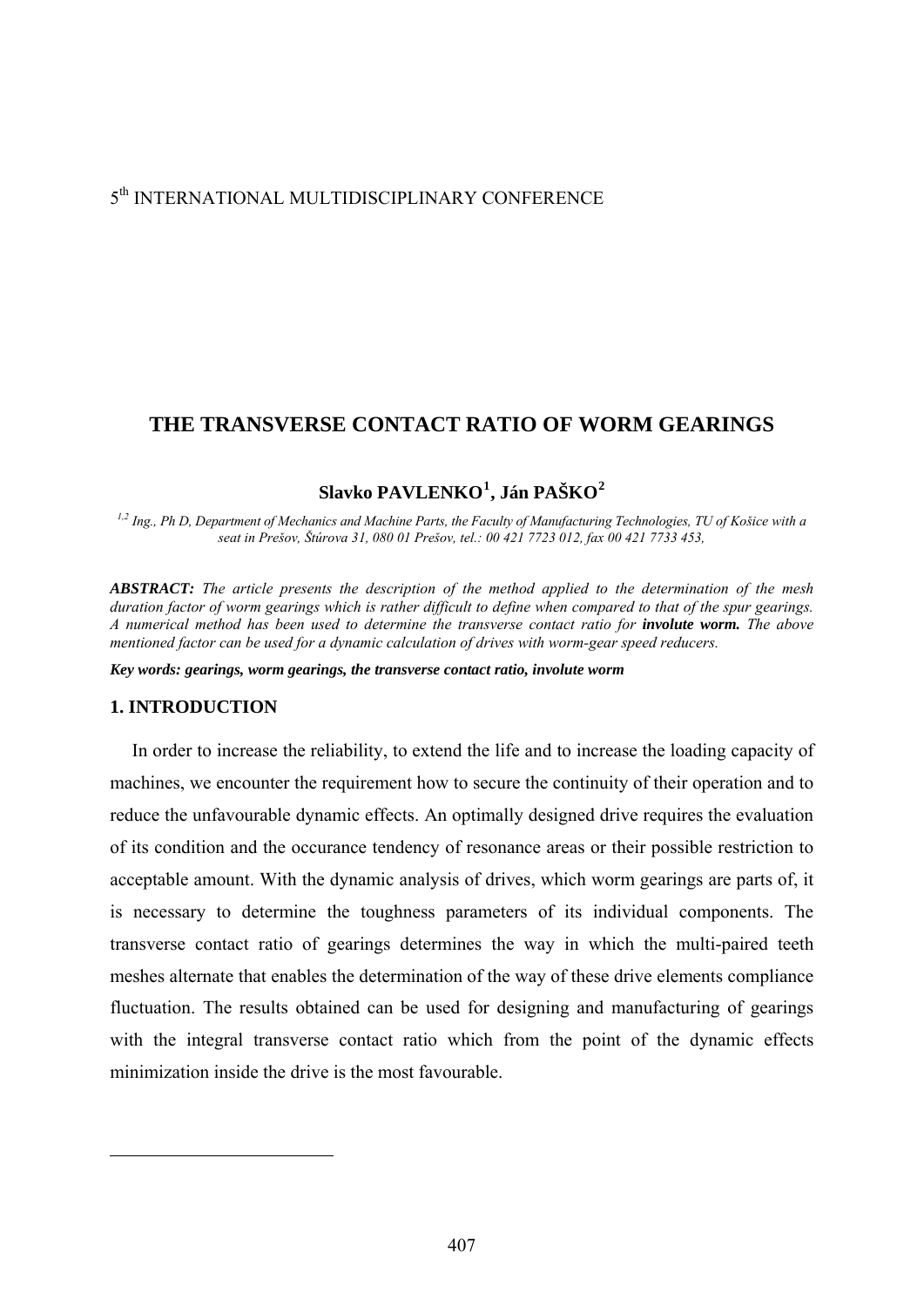## **2. MESH FIELD**

The geometry of worm gearings is more complicated than with the classical spur gearings and therefore it requires a more complex calculation. The worm gearings teeth profiles are created as envelope areas of individual areas of the tool that is identical with the worm. The geometry of the worm toothing is also created by the envelope area.

In order to specify the mesh field of the worm gearing, it is necessary to determine the contact lines, the intersection points of which, with the axis plane of the worm (or with the areas that are parallel to the axis plane), create the set of points that defines the mesh lines. The determination of the contact lines is a specific issue which leads to the searching for the common points of contact of the two space areas [1, 2 ].

The work [1] determines the shape and the dimensions of the gearings mesh field with the Archimedean worm by graphical – analytical method. The authors came to the conclusion that the mesh field is under the influence of the module, averaging factor, the number of the worm runs, the number of teeth and the worm gearing rim shape. Based on the previous research [2], the calculation programmes that enable the determination of the contact or mesh lines for various geometries of worms are available.

The mesh field (fig. 1) is then given by the area that is created by a set of points or curves of the mesh and contact lines that are restricted by the following areas:

- a tip cylinder of the worm
- a tip cylinder of the spiral gear
- planes limiting the rim sides of the spiral gear
- rim globoid of the worm wheel



Fig. 1. The mesh field in the front plane (axial module  $m_x = 3.15$  mm, number of runs  $z_1 = 4$ , number of wheel teeth  $z_2 = 41$ , lead angle  $\gamma = 21$ . 801<sup>o</sup>, involute worm)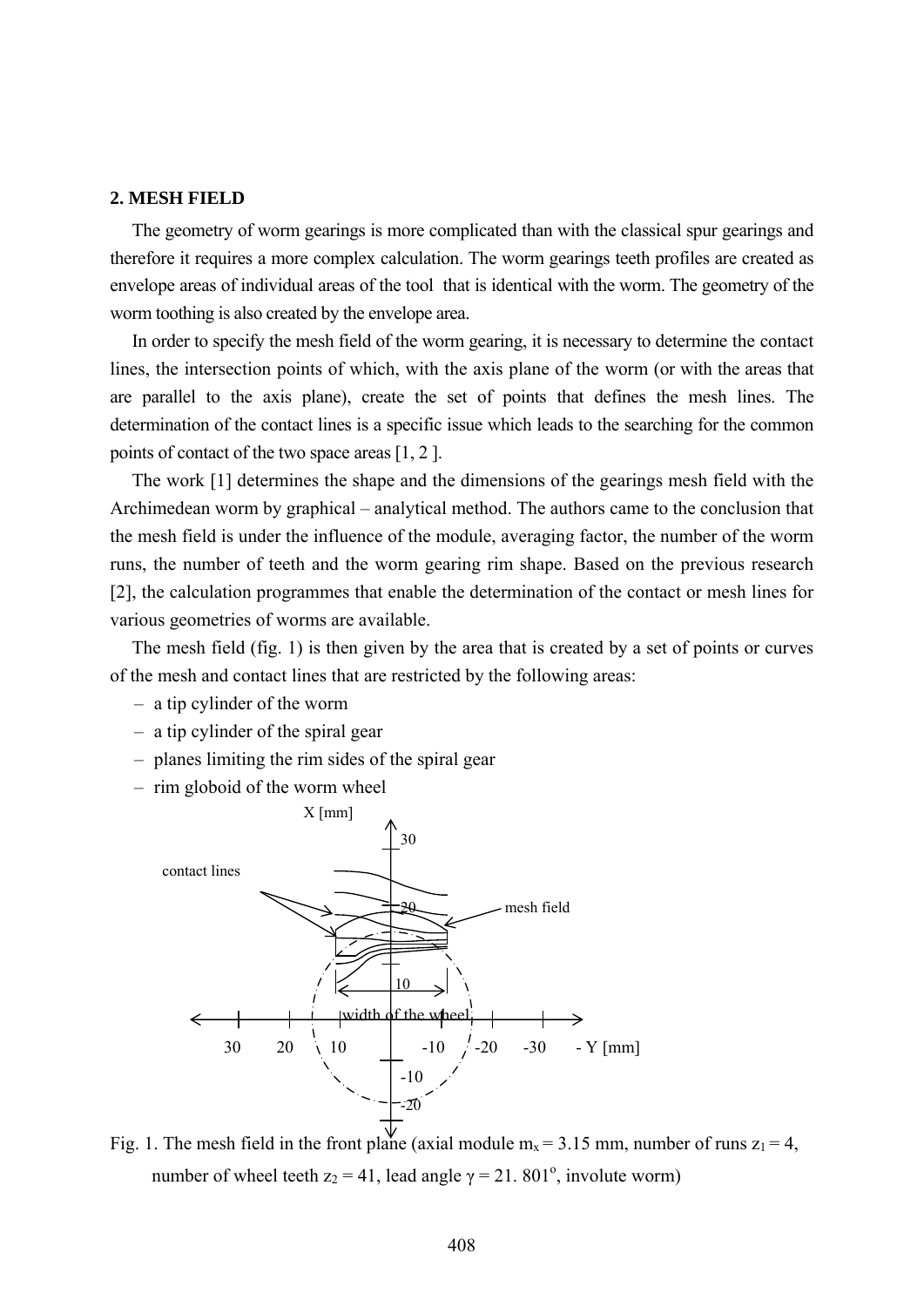The mesh line for the j-th section that is parallel to the axis plane of the worm is shown in fig. 2, where the points U and Z are the boundaries of the mesh. The points  $D_i$  are the points of intersection of the contact lines with the j-th section plane. Fig. 2 shows how the boundaries of the sharp beginning and the end of the mesh can be determined.

If the point  $D_n$  of the mesh line satisfies the condition, i.e. lies in the area of the real mesh and the point  $D_{n-1}$  lies outside the mesh area, there is an approximation line put down between these points, the step is softened and gradually the beginning of the mesh area Z in the section plane j is searched for by the iteration method. A similar method is used to determine the final point of the mesh line U in the same section plane. The set of points  $Z_i$  defines the curve in the space that restricts the beginning of the mesh field and the set of points  $U_i$  defines the curve that restricts the end of the mesh field.



**Fig. 2.** Section plane j

The top view, i.e. in the direction of the axis  $-\mathbf{X}$ , of the mesh field for the same parameters as in fig. 1 can be seen in fig. 3. The shape of the mesh field corresponds to those that are presented in the literature available [3]. The contact lines correspond to the individual runs (teeth profiles) of the worm.

### **3. THE TRANSVERSE CONTACT RATIO**

The transverse contact ratio is a very important characteristics considering the mesh ratios. The transverse contact ratio of worm gearings has been analysed in the literature rather occasionally. This is due to the difficulties in determinating the mesh lines that are a part of the mesh area of a gearing. Therefore, the presented problem is being considered in a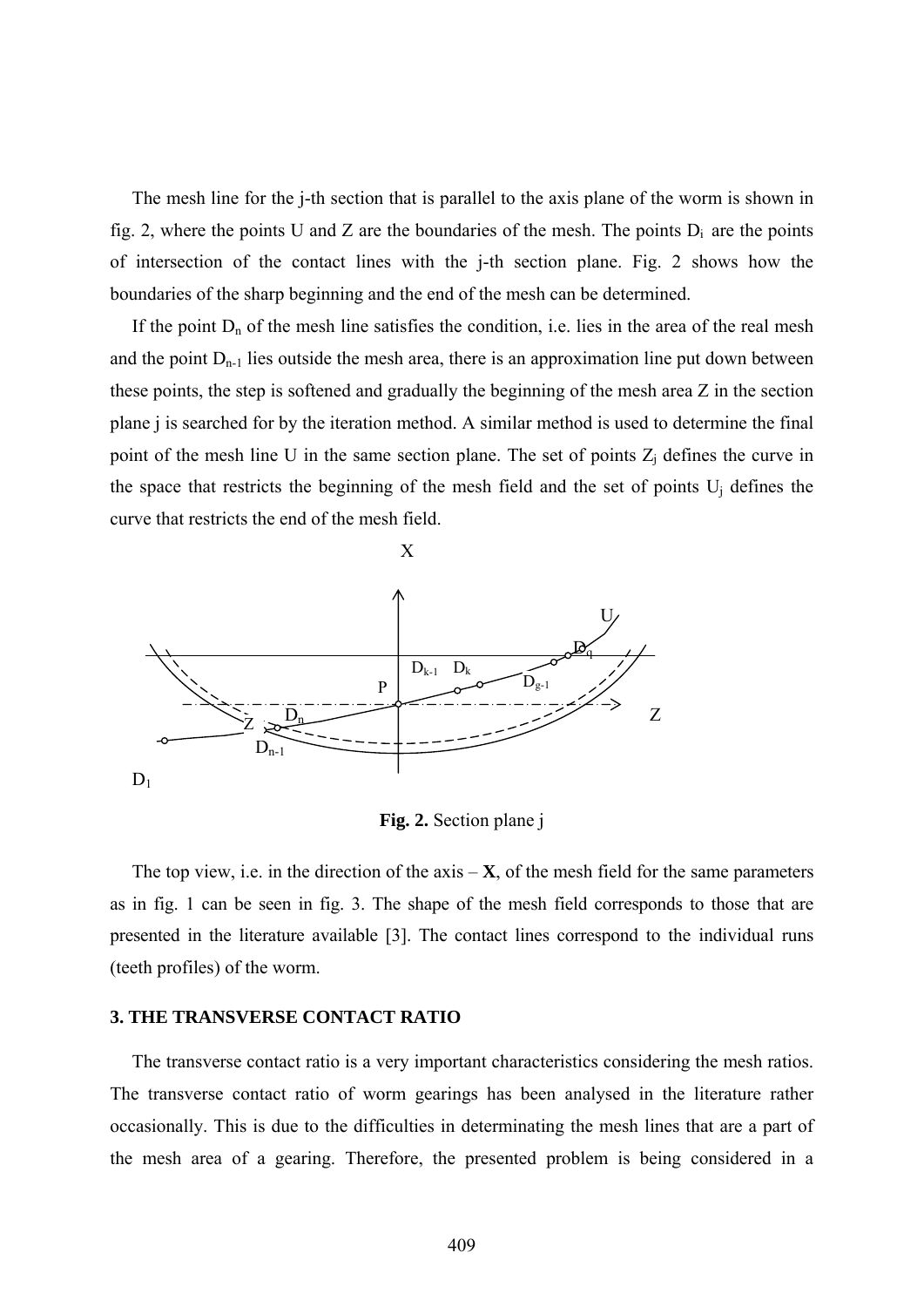simplified form, i.e. through the replacement of a worm by a rack with oblique teeth [4]. The transverse contact ratio that is considered by this method can be approached to as the preliminary one.



**Fig. 3.** The top view of the mesh field

In [5] it was proposed that the factor with the maximum value of the individual section planes that are parallel to the axis planes of the worm is considered to be the transverse contact ratio mesh of worm gearings. The transverse contact ratio in the j-th section plane was defined as follows:

$$
\varepsilon_{j} = \frac{1_{j}}{p_{x} \cdot \cos \alpha_{\phi_{j}}}
$$
 (1)

where

 $\varepsilon$ <sub>i</sub> – transverse contact ratio in the j-th section plane,

l<sub>j</sub> – length of the mesh line in the j-th section plane,  $l_j = \overline{ZD_n} + \overline{D_nD_{q-1}} + \overline{D_{q-1}}U$ , (2)  $p_x$  – axial worm pitch,

 $m_x$  – axial worm module,

$$
\overline{D_n D_{q-1}} = \sum_{k=n+1}^{q-1} \sqrt{(X_k - X_{k-1})^2 + (Z_k - Z_{k-1})^2},
$$
\n(3)

 $\alpha_{\phi}$  – average inclination angle of the mesh line in the j-th section plane,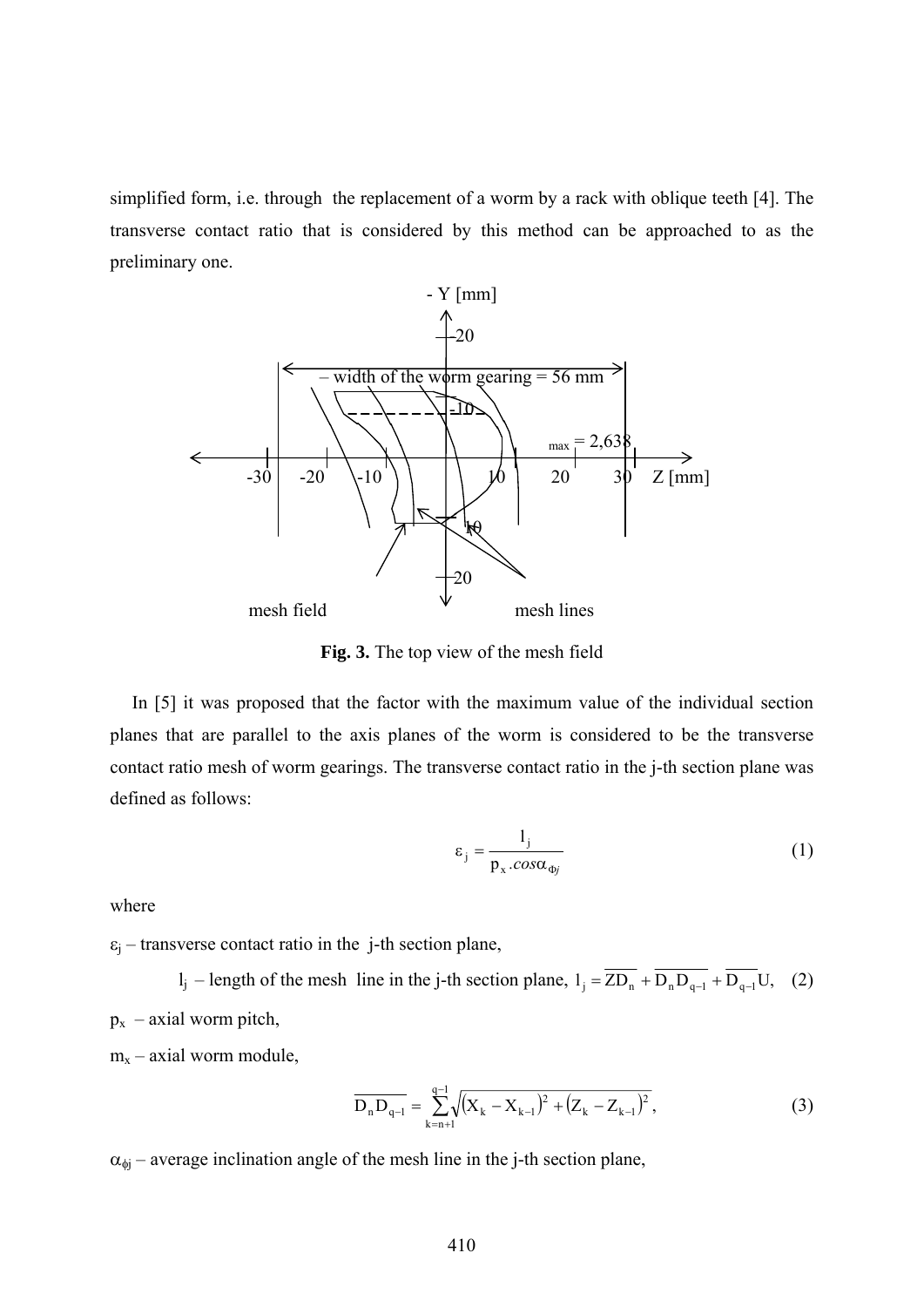$$
\alpha_{\Phi j} = \frac{\alpha_{ZN} + \sum_{k=n+1}^{q-1} \alpha_k + \alpha_{q-1,U}}{q+1-n}, \qquad (4)
$$

where  $\alpha_k = \arctg \frac{X_k - X_{k-1}}{Z_k - Z_{k-1}},$ 

$$
\sum_{k=1}^{n} \sum_{k=1}^{n} \mathbf{F}(\mathbf{x})
$$

 $\alpha_k = \arctg \frac{X_k - X_{k-1}}{n}$ , (5)

The aim of the presented article is to design a more accurate and simplified method of how the transverse contact ratio with worm gearings can be determined. Based on the fact that the initial mesh point is the point  $Z_j$  having the lowest coordinate value – z and the final point of the contact is the point  $U_i$  having the maximum coordinate value – z. It can be seen from fig. 3 that these points will not lie in the same section plane. Since the values of the coordinates – z of the mesh boundary points are obtained from the section planes that are parallel to the axis plane, the determined projection length of the mesh field can be compared to the axial worm pitch.

Then for the transverse contact ratio it is valid

 $k = \arg \frac{X_k - X_{k-1}}{7}$ 

investigated worm gearing.

−

−

$$
\varepsilon = \frac{Z_{U_{j\max}} - Z_{Z_{j\min}}}{p_x}.
$$
 (6)

The proposed solution gives the values of the transverse contact ratio in about 5% higher. Based on this, the alternation of the two-paired, three-paired, or multi-paired teeth meshes can be evaluated.

#### **4. CONCLUSIONS**

The presented methodology of the transverse contact ratio of worm gearings determination can also be applied to other types of the worm geometry. The results obtained can be used to determine the toughness parameters of the worm gearing (medium toughness of the gearing required for a dynamic calculation), duration of contact stress along the lines of contact that become the limiting life factor, as well as the optimum worm width.